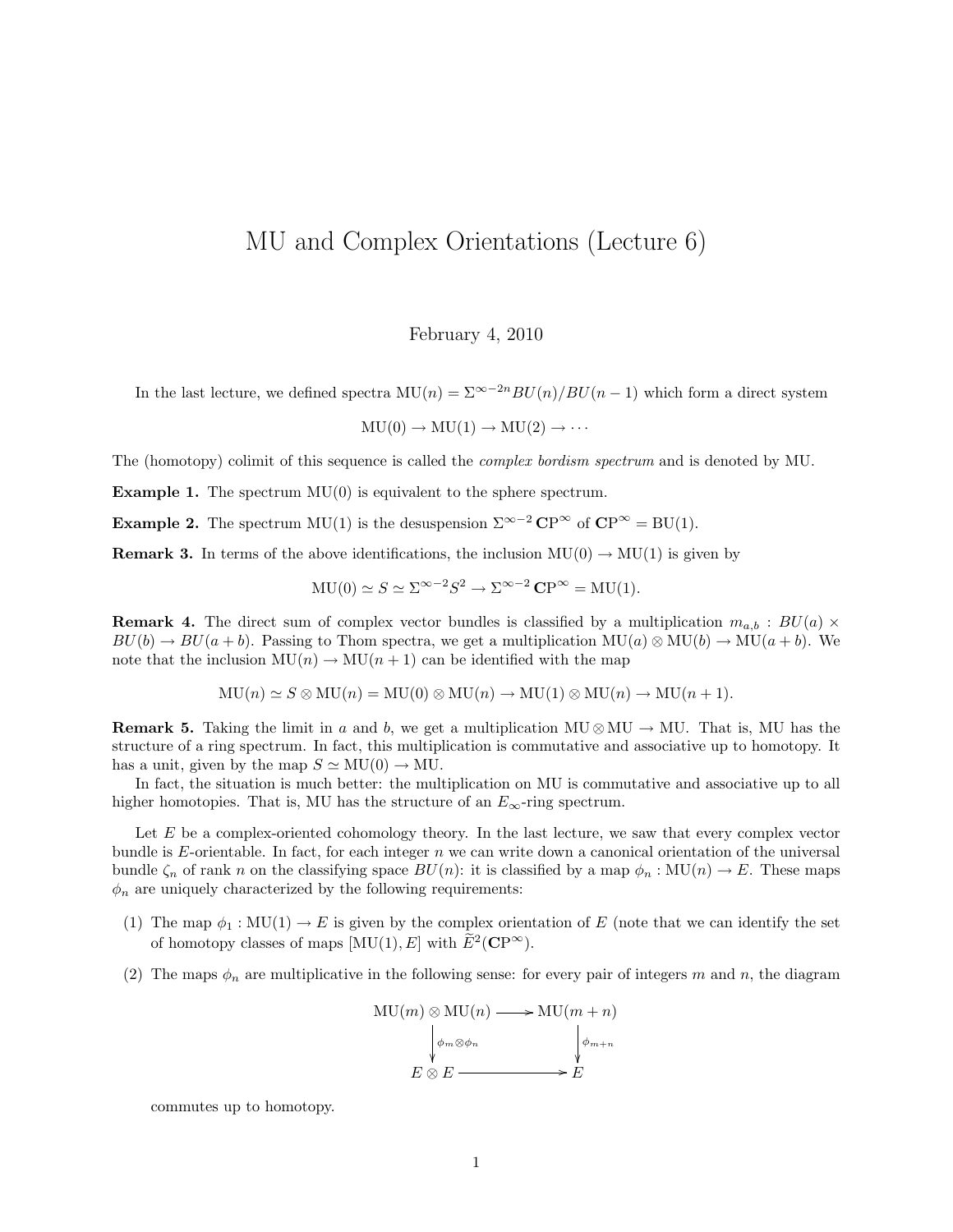To prove assertion (2), we recall that  $E^*(MU(m+n))$  can be identified (up to a shift in grading) with the ideal in  $E^*(BU(m+n)) \simeq (\pi_*E)[[c_1,\ldots,c_{m+n}]$  generated by the Chern class  $c_{m+n}$ . Similarly,  $E^*(\text{MU}(m)\otimes \text{MU}(n))$  can be identified with the ideal in  $E^*(\text{BU}(m)\times \text{BU}(n)) \simeq (\pi_*E)[[c_1,\ldots,c_m,c_1',\ldots,c_n']$ generated by the product  $c_m c'_n$ . The commutativity of the diagram now follows from the equation  $c_{m+n}(\zeta \oplus$  $\zeta'$ ) =  $c_m(\zeta)c_n(\zeta')$ , where  $\zeta$  and  $\zeta'$  are vector bundles of rank m and n.

We claim that the composite map

$$
MU(n) \to MU(n+1) \stackrel{\phi_{n+1}}{\to} E
$$

coincides with  $\phi_n$ . Using (2) and Remark 4, we deduce that this composite map is given by

$$
MU(n) \simeq MU(n) \otimes MU(0) \to MU(n) \otimes MU(1) \stackrel{\phi_n \phi_1}{\to} E.
$$

We are therefore reduced to proving that  $\phi_1|\text{MU}(0)$  coincides with  $\phi_0$  (which is the unit map  $S \to E$ ). According to Remark 3, this map is given by the class in  $\pi_0 E$  given by restricting our complex orientation  $t \in \widetilde{E}^2(\mathbf{CP}^{\infty})$  to  $\widetilde{E}^2(S^2) \simeq \pi_0 E$ , which we have assumed to be the unit in E.

The mapping spectrum  $E^{\text{MU}}$  can be obtained as a homotopy limit of mapping spectra  $E^{\text{MU}(n)}$ . We therefore have a Milnor long exact sequence

$$
\underleftarrow{\lim}^{1} \{ E^{-1}(\mathrm{MU}(n)) \} \to E^{0}(\mathrm{MU}) \to \underleftarrow{\lim} E^{0}(\mathrm{MU}(n)) \to \underleftarrow{\lim}^{1} \{ E^{0}(\mathrm{MU}(n)) \}.
$$

The outer groups vanish, since each of the restriction maps  $E^*(MU(n+1)) \to E^*(MU(n))$  is surjective (it corresponds, under our choice of Thom isomorphisms, to the restriction map  $E^*(BU(n+1)) \to E^*(BU(n))$ , which is obtained by killing  $c_{n+1}$  in the power series ring  $E^*(BU(n+1)) \simeq (\pi_*E)[[c_1,\ldots,c_{n+1}]]$ . It follows that the maps  $\phi_n : \text{MU}(n) \to E$  can be uniquely amalgamated to give a map  $\phi : \text{MU} \to E$ .

**Proposition 6.** The map  $\phi$  is a map of ring spectra.

Proof. We must show that the diagram



commutes. Repeating the above argument, we conclude that  $E^0(MU \otimes MU)$  can be obtained as the inverse limit of the cohomology groups  $E^0(MU(a) \otimes MU(b))$ . The desired result now follows from the commutativity of each of the squares



(see Remark 4).

The inclusion  $\Sigma^{\infty-2}$  CP<sup>∞</sup>  $\simeq$  MU(1)  $\rightarrow$  MU determines a class  $t \in \widetilde{MU}^2$  (CP<sup>∞</sup>). By construction, the ring spectrum map  $\phi: MU \to E$  carries t to our chosen complex orientation of E.

**Remark 7.** The class  $t \in \widetilde{\text{MU}}^2(\mathbb{CP}^{\infty})$  is a complex orientation of MU. To see this, we note that the restriction of t to  $\widetilde{\text{MU}}^2(S^2) \simeq \pi_0 \text{MU}$  is given by the map  $S \simeq \text{MU}(0) \to \text{MU}(1) \to \text{MU}$ , which is the unit for the ring spectrum MU.

We can summarize our discussion as follows:

 $\Box$